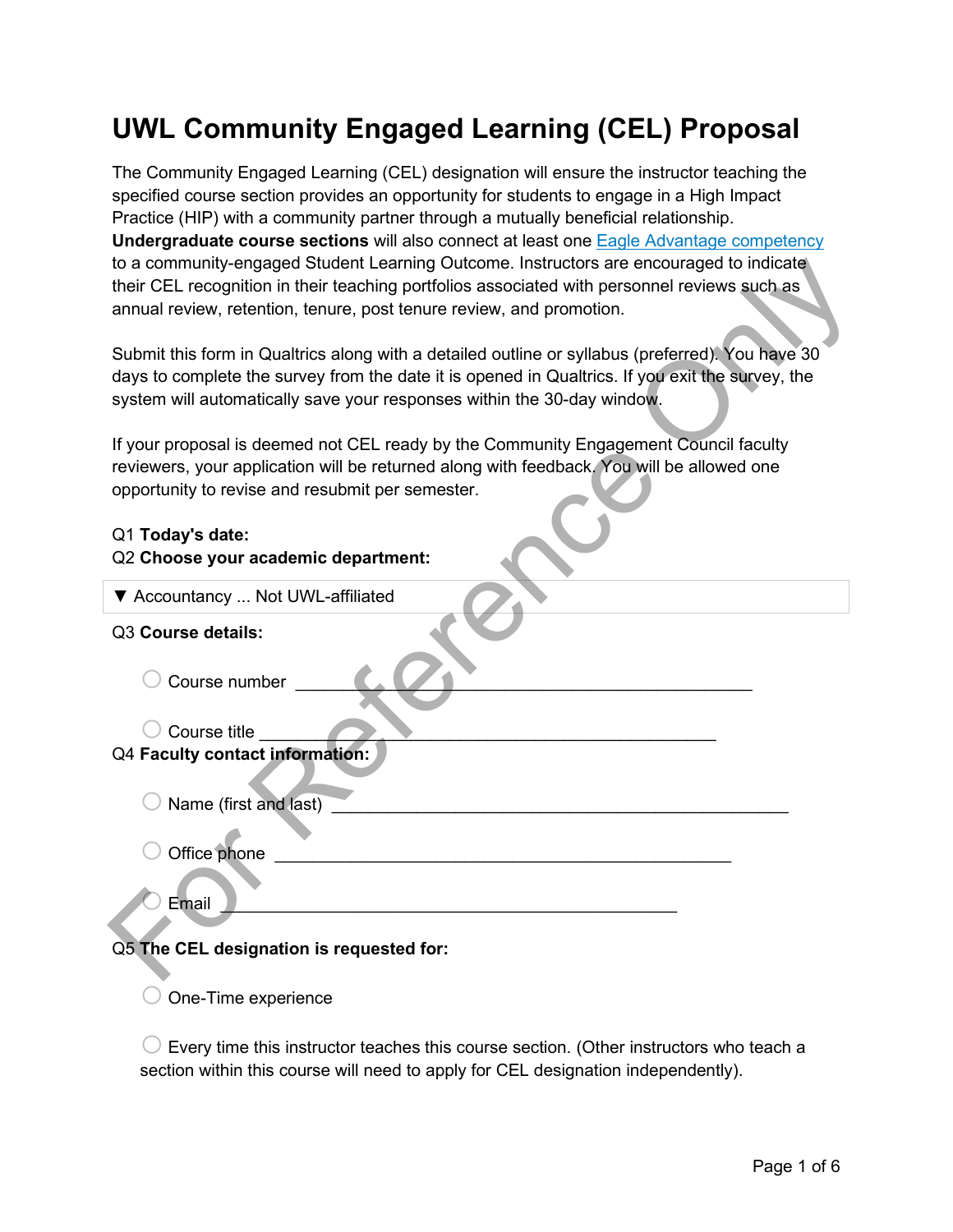Fall **Spring Summer** ▢ J-term Q7 **In what calendar year should the CEL designation take effect:** ▼ 2021 ... 2025 Q8 **Frequency of when you will be teaching this course section with the CEL attribute:**  $\bigcirc$  Every fall  $\bigcirc$  Every spring  $\bigcirc$  Fall & spring  $\bigcirc$  J-term  $\bigcirc$  Every summer  $\bigcirc$  One-Time experience or Other (Explain in the space below.) \_\_\_\_\_\_\_\_\_\_\_\_\_\_\_\_\_\_\_\_\_\_\_\_\_\_\_\_\_\_\_\_\_\_\_\_\_\_\_\_\_\_\_\_\_\_\_\_ Q9 **How many sections of this course will you be teaching this semester?** ▼ 1 ... 6 Summer<br>
O7 In what calendar year should the CEL designation take effect:<br>
Texace Only 12021<br>
The Fore of When you will be teaching this course section with the CEL attribute:<br>
Cevery spring<br>
C Fore of Management of this co

Q6 **Semester the CEL designation should take effect** (please select one semester):

Q10 **How many sections of this course should be designated as CEL?** (i.e., You are teaching two sections of this course. One section will be taught with a community partner and one section will be taught without a community partner. Please list how many sections will have a community partner.)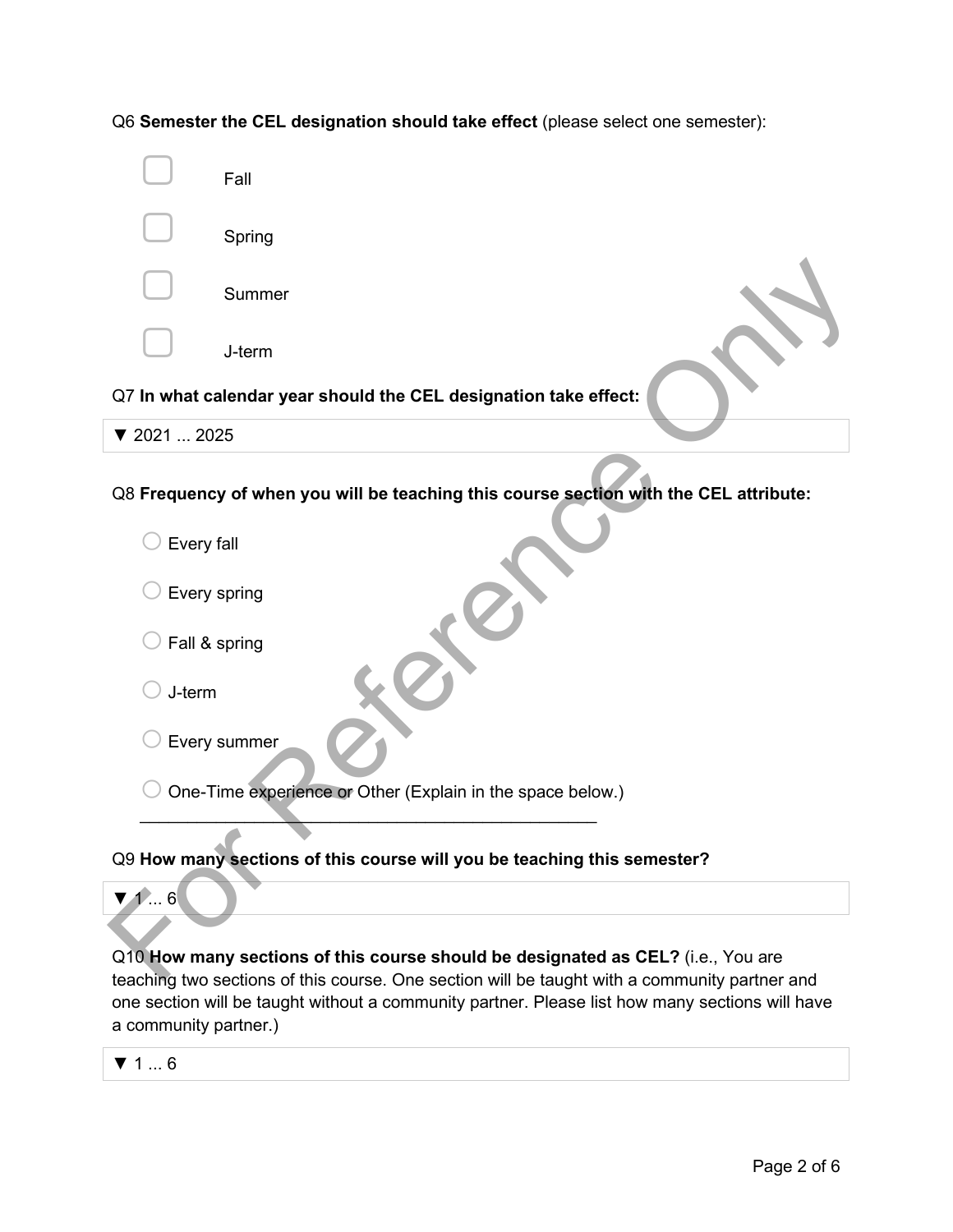Q11 **If you are teaching a section of this course that should NOT receive the CEL designation, please help identify that course in the text box below.** (e.g., specific modality, T/TH class, etc.)

 $\bigcirc$  The course with the explanation below should **NOT** receive a CEL designation:

 $\bigcirc$  Does not apply

Q12 **Department support:** In order to help advocate for their faculty, it is helpful for the department chair to be aware of Community Engaged Learning activities. Please discuss your plans with your chair.

*This CEL proposal is submitted with the department chair's awareness.*

\_\_\_\_\_\_\_\_\_\_\_\_\_\_\_\_\_\_\_\_\_\_\_\_\_\_\_\_\_\_\_\_\_\_\_\_\_\_\_\_\_\_\_\_\_\_\_\_

- $\bigcirc$  Yes
- $\bigcirc$  No

Q13 **Description of Community Engaged Learning partnership**: Using the space below, write a **few sentences that provide a short description or show evidence of** how faculty, students, and community partners will engage in a meaningful project and/or research. This could include:

- A developing or on-going relationship/contact with partner(s)
- Outcomes/deliverables shared with partner and/or suitable audience
- Student choice and voice related to content or process of the CEL experience

(i.e., "Instructor, athletic director, and students will be working with stakeholders in the La Crosse community to gather information on interest and support for phase 2 of the Green Island tennis complex.")

 $\mathcal{L}=\mathcal{L}=\mathcal{L}=\mathcal{L}=\mathcal{L}=\mathcal{L}=\mathcal{L}=\mathcal{L}=\mathcal{L}=\mathcal{L}=\mathcal{L}=\mathcal{L}=\mathcal{L}=\mathcal{L}=\mathcal{L}=\mathcal{L}=\mathcal{L}=\mathcal{L}=\mathcal{L}=\mathcal{L}=\mathcal{L}=\mathcal{L}=\mathcal{L}=\mathcal{L}=\mathcal{L}=\mathcal{L}=\mathcal{L}=\mathcal{L}=\mathcal{L}=\mathcal{L}=\mathcal{L}=\mathcal{L}=\mathcal{L}=\mathcal{L}=\mathcal{L}=\mathcal{L}=\mathcal{$  $\overbrace{\phantom{xxxxx}}$  $\overline{\phantom{a}}$ Conservative to the production of the production of the production of the production of the production of the stress of department chair's swareness.<br>
This CEL proposal is submitted with the department chair's swareness.<br>

Q14 Duration and progress monitoring: Course sections must include at least 15 hours of community engaged work. The work can take place inside or outside of the classroom or a combination of both.

**Please indicate approximately how many hours are dedicated to each of the following:**  (Select the category that applies and report the number of hours.)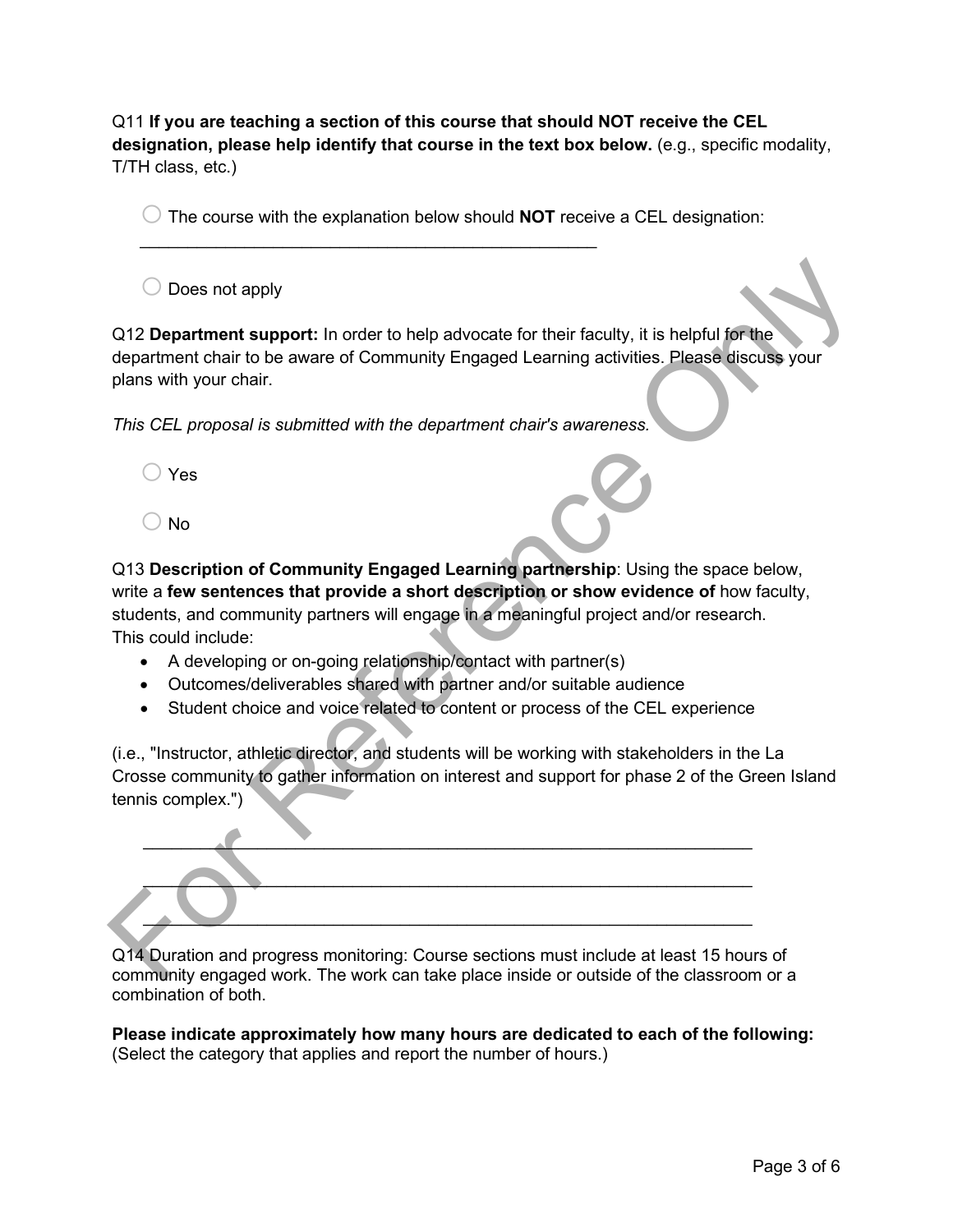|                                                                                                                                                                                                                                                                                                                                                                                                                                                                                                                                                   | Total: www.astronomia.com                                                                                                                                                                                                                                                                                                                                                              |  |  |  |  |  |
|---------------------------------------------------------------------------------------------------------------------------------------------------------------------------------------------------------------------------------------------------------------------------------------------------------------------------------------------------------------------------------------------------------------------------------------------------------------------------------------------------------------------------------------------------|----------------------------------------------------------------------------------------------------------------------------------------------------------------------------------------------------------------------------------------------------------------------------------------------------------------------------------------------------------------------------------------|--|--|--|--|--|
| Q15 Duration and progress monitoring rationale: Using the space below, please write a few<br>sentences to give a brief summary or show evidence using objective measurements of the<br>following:<br>On-going communication (i.e., assignments, scheduled check-in dates, draft reports due,<br>$\bullet$<br>presentations, etc.) with the community partner, students, and instructor to keep all<br>parties well-informed about activities and progress<br>Progress measures are clearly stated in the syllabus/Canvas<br>٠                     |                                                                                                                                                                                                                                                                                                                                                                                        |  |  |  |  |  |
| (i.e., All parties will receive a 1-page document with the following expectations outlined: Week 2:<br>instructor will host first meeting with community partner in the classroom, Week 6: students<br>required to email partner with updates and/or questions on the project, Week 8: instructor will<br>email community partner for mid-semester check-in, Week 9: students required to email partner<br>with updates and/or questions on the project, Week 12: instructor will organize a classroom<br>presentation for the community partner) |                                                                                                                                                                                                                                                                                                                                                                                        |  |  |  |  |  |
|                                                                                                                                                                                                                                                                                                                                                                                                                                                                                                                                                   | Q16 Attach a document that provides evidence of the criteria requested by the<br>rubric: This document can be a syllabus of a course that has already been taught or a detailed<br>outline of a new CEL course/course section. If the course is non-credit bearing, you do not need<br>to attach a syllabus but please upload a document that explains in detail how students would be |  |  |  |  |  |

- On-going communication (i.e., assignments, scheduled check-in dates, draft reports due, presentations, etc.) with the community partner, students, and instructor to keep all parties well-informed about activities and progress
- Progress measures are clearly stated in the syllabus/Canvas

 $\overline{\phantom{a}}$  ,  $\overline{\phantom{a}}$  ,  $\overline{\phantom{a}}$  ,  $\overline{\phantom{a}}$  ,  $\overline{\phantom{a}}$  ,  $\overline{\phantom{a}}$  ,  $\overline{\phantom{a}}$  ,  $\overline{\phantom{a}}$  ,  $\overline{\phantom{a}}$  ,  $\overline{\phantom{a}}$  ,  $\overline{\phantom{a}}$  ,  $\overline{\phantom{a}}$  ,  $\overline{\phantom{a}}$  ,  $\overline{\phantom{a}}$  ,  $\overline{\phantom{a}}$  ,  $\overline{\phantom{a}}$  $\overbrace{\hspace{2.5cm}}$ 

## Q16 **Attach a document that provides evidence of the criteria requested by the**

**rubric:** This document can be a syllabus of a course that has already been taught or a detailed outline of a new CEL course/course section. If the course is non-credit bearing, you do not need to attach a syllabus but please upload a document that explains in detail how students would be able to complete these learning goals (reading, activities, preparatory videos, etc.)

## Q17 **On what page number can the evidence of the criteria can be found?**

\_\_\_\_\_\_\_\_\_\_\_\_\_\_\_\_\_\_\_\_\_\_\_\_\_\_\_\_\_\_\_\_\_\_\_\_\_\_\_\_\_\_\_\_\_\_\_\_\_\_\_\_\_\_\_\_\_\_\_\_\_\_\_\_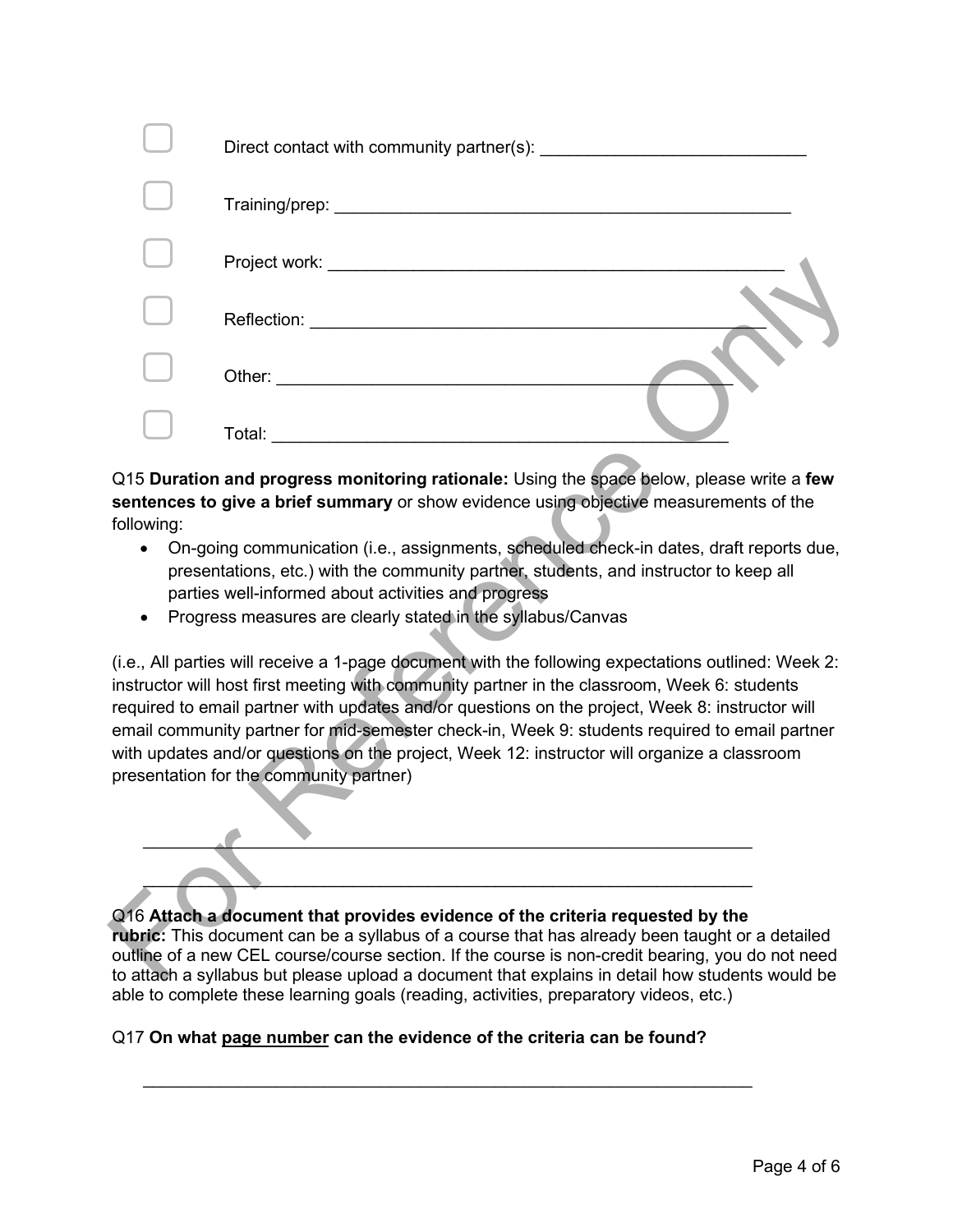Q18 **The next section is for undergraduate course sections only. Please select if you are teaching a/an:**

 $\bigcirc$  Graduate course/class

 $\bigcirc$  Undergraduate course/class

|                            | Skip To: End of Survey If The next section is for undergraduate course sections only. Please select if you<br>are teaching a/an: = Graduate course/class<br>Q19 On what page number in the course materials is at least one Eagle Advantage<br>Competency listed, identified, and clearly aligned with at least one student learning<br>outcome with a focus on CEL?                                                                                                                                                                                                                                                                                                                                                                                                                                                                                                                                                                               |                                |                                                                                                                                                                                                                                                                      |
|----------------------------|----------------------------------------------------------------------------------------------------------------------------------------------------------------------------------------------------------------------------------------------------------------------------------------------------------------------------------------------------------------------------------------------------------------------------------------------------------------------------------------------------------------------------------------------------------------------------------------------------------------------------------------------------------------------------------------------------------------------------------------------------------------------------------------------------------------------------------------------------------------------------------------------------------------------------------------------------|--------------------------------|----------------------------------------------------------------------------------------------------------------------------------------------------------------------------------------------------------------------------------------------------------------------|
|                            | Q20 Please identify which Eagle Advantage Competency (EAC) your course section will                                                                                                                                                                                                                                                                                                                                                                                                                                                                                                                                                                                                                                                                                                                                                                                                                                                                |                                |                                                                                                                                                                                                                                                                      |
|                            | meet by mapping it to your community-engaged Student Learning Outcomes (SLO). An                                                                                                                                                                                                                                                                                                                                                                                                                                                                                                                                                                                                                                                                                                                                                                                                                                                                   |                                |                                                                                                                                                                                                                                                                      |
|                            | example is offered below. (If multiple competencies are met, please list only the three you focus                                                                                                                                                                                                                                                                                                                                                                                                                                                                                                                                                                                                                                                                                                                                                                                                                                                  |                                |                                                                                                                                                                                                                                                                      |
|                            | on the most and upload the document in the space provided.)                                                                                                                                                                                                                                                                                                                                                                                                                                                                                                                                                                                                                                                                                                                                                                                                                                                                                        |                                |                                                                                                                                                                                                                                                                      |
|                            |                                                                                                                                                                                                                                                                                                                                                                                                                                                                                                                                                                                                                                                                                                                                                                                                                                                                                                                                                    |                                |                                                                                                                                                                                                                                                                      |
|                            | <b>Course Learning Outcomes</b>                                                                                                                                                                                                                                                                                                                                                                                                                                                                                                                                                                                                                                                                                                                                                                                                                                                                                                                    | <b>Mapping</b>                 | Eagle Advantage Competencies (Definitions)                                                                                                                                                                                                                           |
|                            | By the end of this course, you will be able to:                                                                                                                                                                                                                                                                                                                                                                                                                                                                                                                                                                                                                                                                                                                                                                                                                                                                                                    |                                |                                                                                                                                                                                                                                                                      |
| 1.<br>2.<br>3.<br>4.<br>5. | Construct, manipulate and use models of individual worker<br>behavior to predict the impact of changes in nonlabor income,<br>wage rates, and government policy on the decision to work<br>and, conditional on working, how much to work.<br>Decompose the impact of a change in wage rates into the<br>substitution and income effects.<br>Extend the intuition from static models of labor supply to the<br>lifecycle context, identify the basic anatomy of pension plans,<br>and analyze the effects of public and private pensions on<br>retirement.<br>Construct, manipulate and use models of individual employer<br>behavior to predict the impact of changes in the price of<br>output, wage rates, productivity, and government policies on<br>hiring.<br>Decompose the impact of a relative change in factor prices<br>into substitution and scale effects.                                                                             |                                | Adaptability<br>1.<br>2.<br>Collaboration & Leadership<br>3.<br>Communication<br>4.<br>Critical Thinking & Problem Solving<br>5.<br>Digital Literacy & Technology<br>6.<br>Diversity, Equity, & Inclusion<br>7.<br>Accountability<br>8.<br>Career & Self-Development |
| 6.<br>7.<br>8.<br>9.       | Construct, manipulate and use supply-and-demand models to<br>determine the impact of exogenous events and government<br>policies on wage rates and employment levels under different<br>market conditions, including competition and monopsony.<br>Analyze the impact of immigration on wages and employment<br>levels of domestic workers using supply-and-demand models.<br>Apply theories of compensating wage differentials, human<br>capital, search, and discrimination to explain employer-<br>employee matching and the effects on the distribution of<br>wages and benefits.<br>Select and use appropriate analytical models, available data,<br>and high-quality objective sources of existing research to<br>analyze the likely impact (private and social) of public or<br>employer policies and provide recommendations.<br>10. Communicate the results of analyses and research in a<br>written report/paper and oral presentations. | EAC <sub>5</sub><br>EAC 2, & 3 |                                                                                                                                                                                                                                                                      |